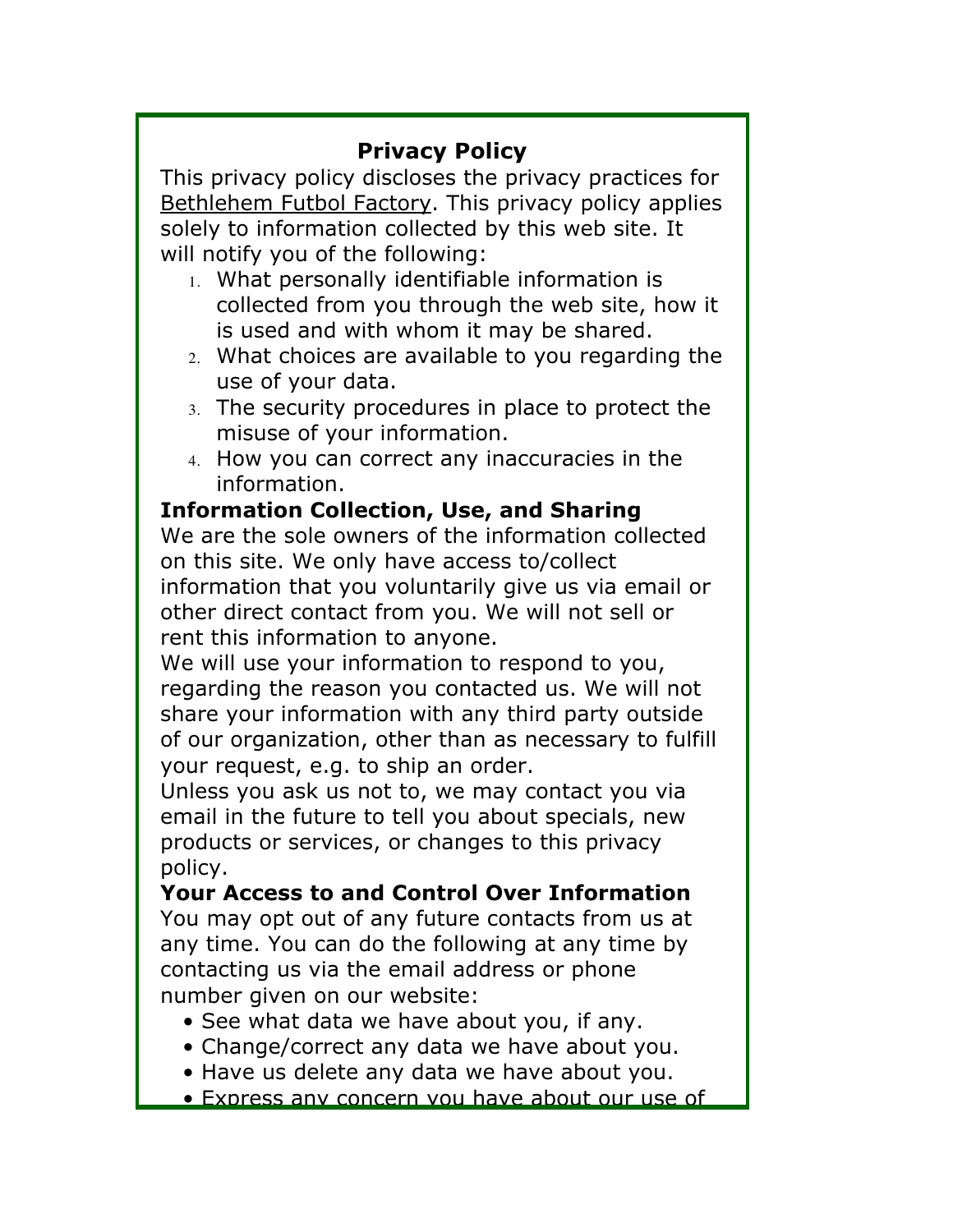• Express any concern you have about our use of your data.

## **Security**

We take precautions to protect your information. When you submit sensitive information via the website, your information is protected both online and offline.

Wherever we collect sensitive information (such as credit card data), that information is encrypted and transmitted to us in a secure way. You can verify this by looking for a closed lock icon at the bottom of your web browser, or looking for "https" at the beginning of the address of the web page. While we use encryption to protect sensitive information transmitted online, we also protect your information offline. Only employees who need the information to perform a specific job (for example, billing or customer service) are granted access to personally identifiable information. The computers/servers in which we store personally identifiable information are kept in a secure environment.

# **Updates**

Our Privacy Policy may change from time to time and all updates will be posted on this page. **If you feel that we are not abiding by this privacy policy, you should contact us immediately via email at bethlehemfutbolfactory@gmail.com.**

The above notice (or policy) probably does not describe your privacy practices exactly. You need to personalize your statement to fit your business practices. Here are some sample clauses that you can use to help describe other specific practices that fit your business model: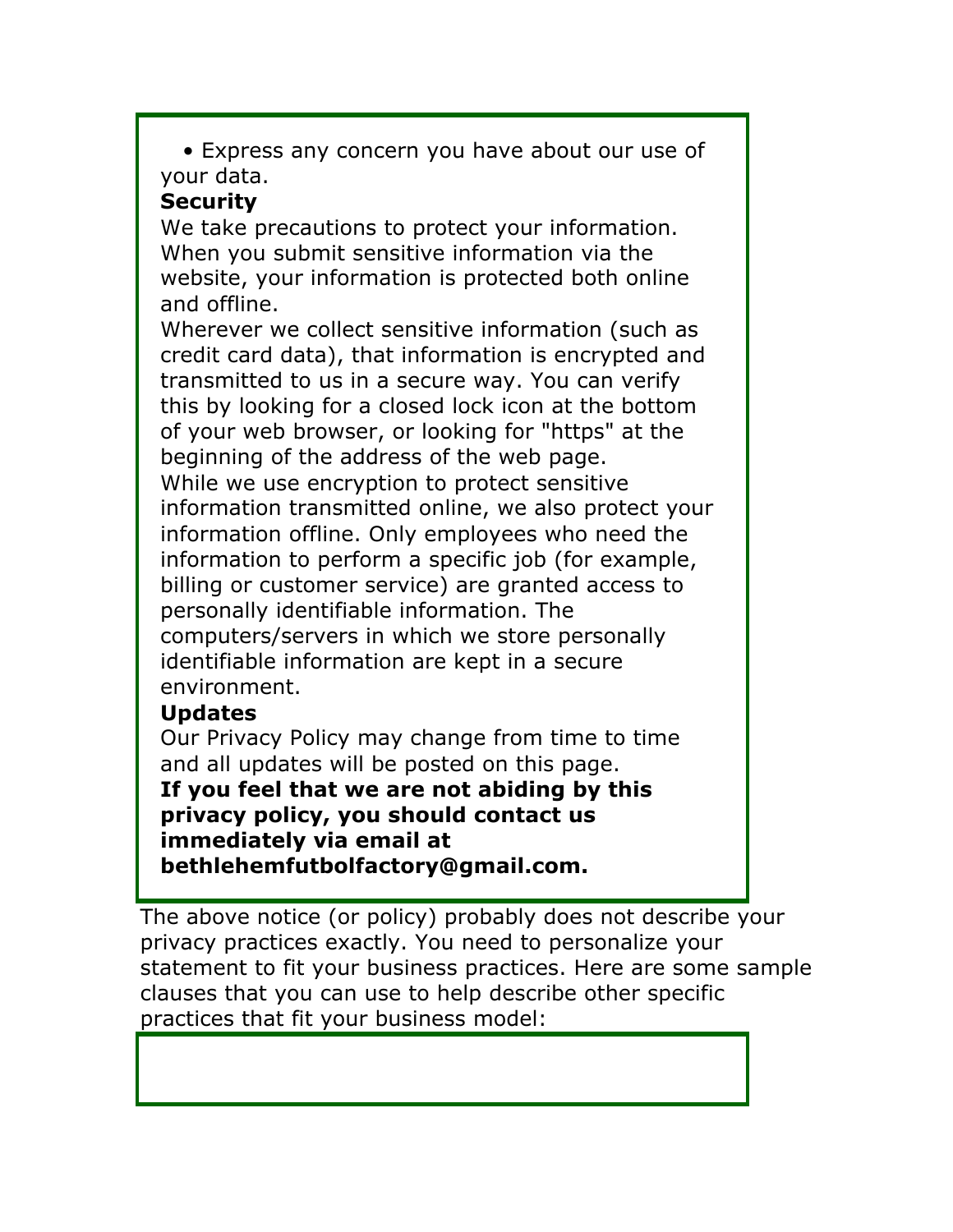#### **Registration**

In order to use this website, a user must first complete the registration form. During registration a user is required to give certain information (such as name and email address). This information is used to contact you about the products/services on our site in which you have expressed interest. At your option, you may also provide demographic information (such as gender or age) about yourself, but it is not required.

#### **Orders**

We request information from you on our order form. To buy from us, you must provide contact information (like name and shipping address) and financial information (like credit card number, expiration date). This information is used for billing purposes and to fill your orders. If we have trouble processing an order, we'll use this information to contact you.

### **Cookies**

We use "cookies" on this site. A cookie is a piece of data stored on a site visitor's hard drive to help us improve your access to our site and identify repeat visitors to our site. For instance, when we use a cookie to identify you, you would not have to log in a password more than once, thereby saving time while on our site. Cookies can also enable us to track and target the interests of our users to enhance the experience on our site. Usage of a cookie is in no way linked to any personally identifiable information on our site.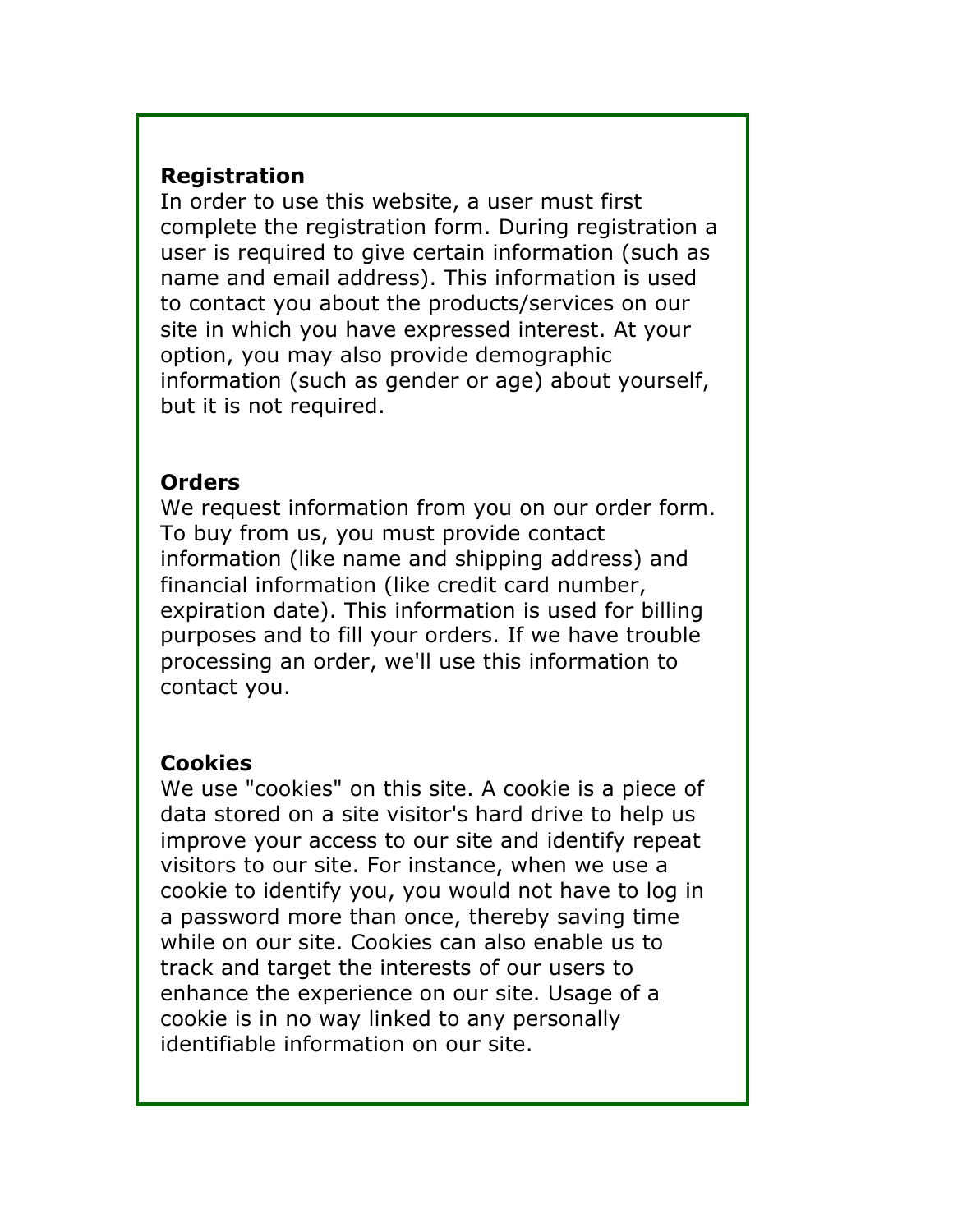Some of our business partners may use cookies on our site (for example, advertisers). However, we have no access to or control over these cookies.

### **Sharing**

We share aggregated demographic information with our partners and advertisers. This is not linked to any personal information that can identify any individual person.

And/or:

We use an outside shipping company to ship orders, and a credit card processing company to bill users for goods and services. These companies do not retain, share, store or use personally identifiable information for any secondary purposes beyond filling your order.

And/or:

We partner with another party to provide specific services. When the user signs up for these services, we will share names, or other contact information that is necessary for the third party to provide these services. These parties are not allowed to use personally identifiable information except for the purpose of providing these services.

# **Links**

This web site contains links to other sites. Please be aware that we are not responsible for the content or privacy practices of such other sites. We encourage our users to be aware when they leave our site and to read the privacy statements of any other site that collects personally identifiable information.

### **Surveys & Contests**